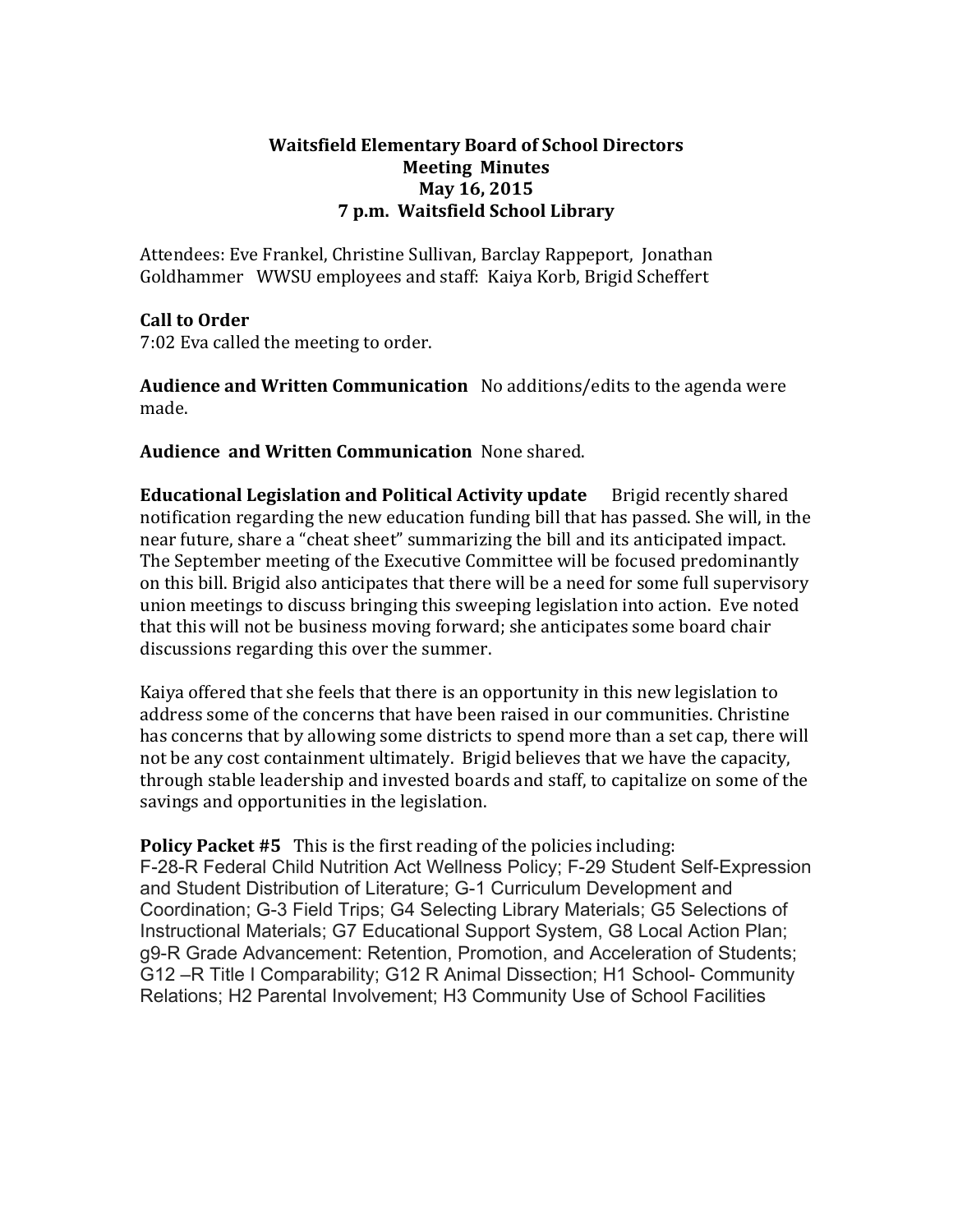Given that feedback has been provided already, board members were comfortable moving these policies forward. These policies will be warned for adoption at the June School Board meeting.

## Action Plan Progress Report Given that

**Approval of April 27, 2015 minutes** Barclay Rappeport moved to accept the minutes, Jonathan Goldhammer seconded the motion. The motion passed unanimously.

**Approve Board Order** Jonathan moved to approve the board order in the amount \$15,271.71. Barclay seconded the motion. The motion passed unanimously.

Renew Valley Technology Coordinator Memorandum of Understanding Jonothan made a motion to approve the Memorandum of Understanding and authorize the board chair to sign the agreement on behalf of the board. Eva seconded the motion. The motion passed unanimously.

**French Teacher Hiring** The hiring committee, which included Rachel Rosenblum, Helen Kellogg, Emily Smith and Kaiya Korb interviewed three candidates; each of the candidates also taught a model lesson at the school. Barclay moved to approve Laura Wedel, the candidate nominated by the hiring committee and Superintedent Scheffert. . Christine seconded. The motion passed unanimously.

**Board retreat**: The Board retreat will occur on Thursday August 20,  $4:30 - 8$  p.m. This meeting will take the place of the regularly scheduled August meeting. Due to a conflict with graduation, the June meeting is moved to June 8, 2015 7p.m.

**Financial Report** While projected spending is down 1.5% from what was budgeted,, projected revenue is also down 1.3%. Currently, a fund balance of \$3,098 is anticipated at the end of the year. This is a conservative estimate.

**Principal's Report** The Bridge Street Art Fair on Saturday was a success; kudos were given to Nora McDonough and Alex Morse for all of their organization of this event. Commendation was also given to Susan Laskaris for stepping into her role as lead teacher in one of our  $3<sup>rd</sup>/4<sup>th</sup>$  grade classrooms while a staff member is out on medical leave; Susan has supported a very smooth transition.

Kaiya has been looking at the additional work (more parent conferences, more data documentation of individual growth) created by having 18 students in the incoming 3 year old class and also looking at preschool preparation time in comparison to other schools. A proposal for addition of some further preschool teaching staff time will be brought to the next board meeting.